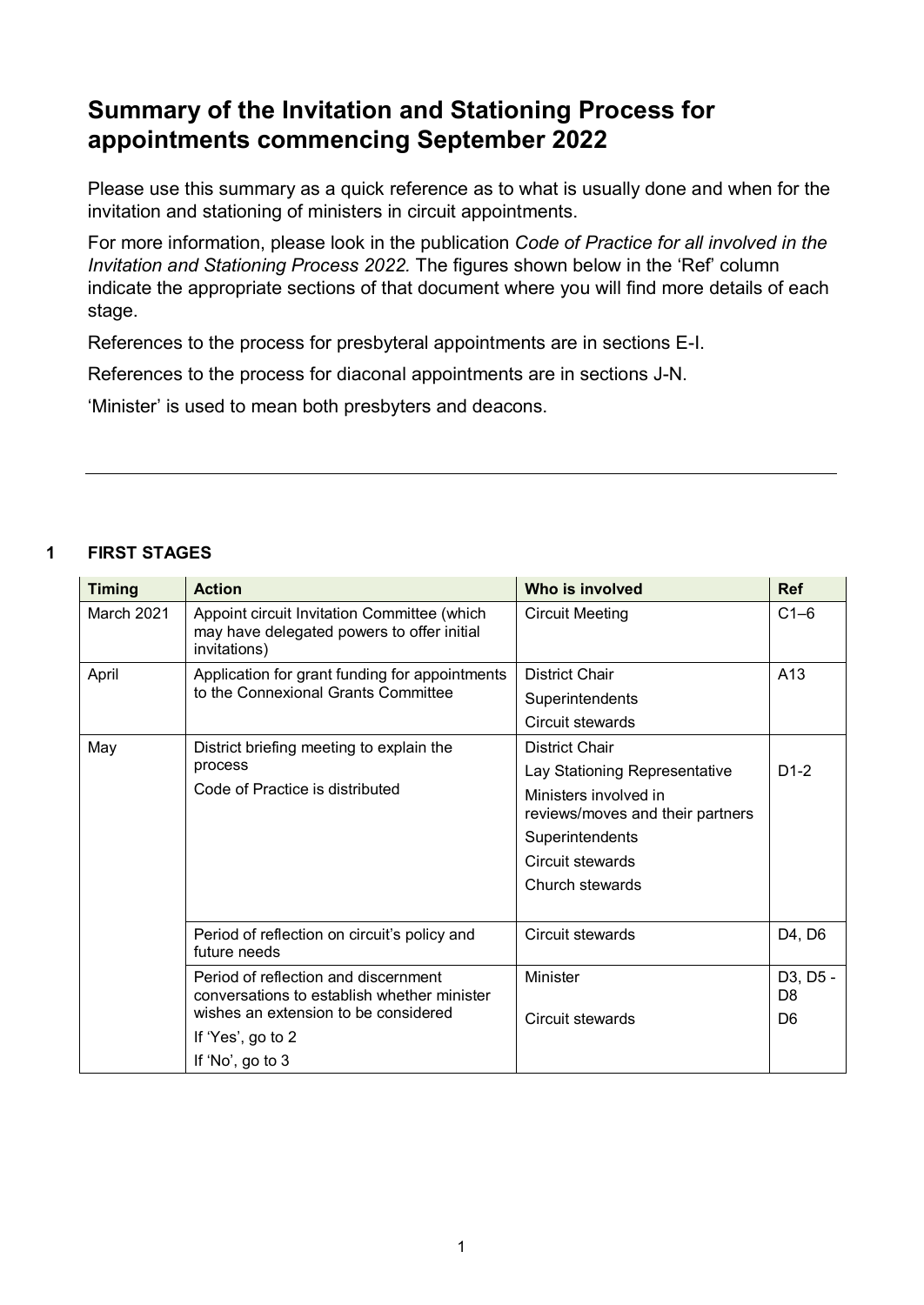# **2 NEXT STAGES – if an Extension is Sought** *(for new appointments see Part 3)*

| <b>Timing</b>                   | <b>Action</b>                                                                                                                                                                                         | Who is involved                                                       | <b>Ref</b>                     |
|---------------------------------|-------------------------------------------------------------------------------------------------------------------------------------------------------------------------------------------------------|-----------------------------------------------------------------------|--------------------------------|
| May-July<br>2021                | Meet to consider any personal or family<br>issues                                                                                                                                                     | Minister and household members<br>Circuit stewards                    | E3, J4                         |
|                                 | Meet to plan and agree the consultation<br>process                                                                                                                                                    | <b>Circuit Invitation Committee</b>                                   | E2, E4,<br>J5,                 |
|                                 | (District Chair or her/his representative is<br>invited if a Superintendency is being<br>considered)                                                                                                  | Superintendent                                                        |                                |
|                                 |                                                                                                                                                                                                       | Minister                                                              |                                |
|                                 |                                                                                                                                                                                                       | (District Chair)                                                      |                                |
|                                 | Briefing on how to conduct the consultation<br>(where appropriate)                                                                                                                                    | Circuit stewards, church stewards                                     | E5, J6                         |
| July-August                     | Consultation in local churches (max. 3<br>weeks)                                                                                                                                                      | Circuit stewards, church stewards                                     | E5,E18-<br>25, J6,<br>$J18-23$ |
|                                 | Consultation in other circuit churches (if for a<br>Superintendent's extension)                                                                                                                       | Circuit stewards, church stewards<br>at other churches in the Circuit | E <sub>6</sub>                 |
|                                 | Consultation in other areas of minister's work<br>e.g. ecumenical work; chaplaincies;<br>community                                                                                                    | Circuit stewards                                                      | E7, J7                         |
|                                 | Gather all responses and prepare written                                                                                                                                                              | Circuit stewards                                                      | E8, J8                         |
|                                 | report which is shared with minister; minister<br>decides whether to seek an extension                                                                                                                | Minister                                                              |                                |
|                                 | Meets (with minister present) to receive<br>circuit stewards' report; decides its<br>recommendation to September Circuit<br>Meeting; decision conveyed to minister.                                   | <b>Circuit Invitation Committee</b>                                   | E9, J9                         |
|                                 | Minister confirms decision on seeking an<br>extension                                                                                                                                                 | Minister                                                              |                                |
|                                 | Prepares a reasoned statement and sends it<br>to District Chair, Lay Stationing<br>Representative and Warden of the Diaconal<br>Order (if appropriate) at least 3 weeks before<br>the Circuit Meeting | <b>Circuit Invitation Committee</b>                                   | E9, J9                         |
|                                 | Approve reasoned statement (and amend it if  <br>necessary)                                                                                                                                           | <b>District Chair</b>                                                 | E9, J9                         |
|                                 |                                                                                                                                                                                                       | Lay Stationing Representative                                         |                                |
|                                 |                                                                                                                                                                                                       | Warden of the Diaconal Order                                          |                                |
|                                 | If the minister does not agree the<br>recommendation, she/he may prepare her/his<br>own reasoned statement.                                                                                           | Minister                                                              | E <sub>10</sub> ,<br>J10       |
|                                 | Distributes reasoned statement(s) to                                                                                                                                                                  | <b>Circuit Meeting Secretary</b>                                      | E10,                           |
|                                 | members of Circuit Meeting before the<br>meeting with an explanation of the voting                                                                                                                    |                                                                       | E11,                           |
|                                 | procedure                                                                                                                                                                                             |                                                                       | J10, J11                       |
| On or before<br>20 Sept         | Considers the extension                                                                                                                                                                               | <b>Circuit Meeting</b>                                                | E2,E12-<br>$15, J12 -$<br>15   |
| After the<br>Circuit<br>Meeting | Reports the Circuit Meeting's decision to the<br>District Chair and Warden of the Diaconal<br>Order if the decision is about a deacon                                                                 | <b>Chair of Circuit Meeting</b>                                       | E <sub>16</sub> ,<br>J16       |
|                                 | If an extension is offered and accepted,<br>prepare and issue a Letter of Understanding.                                                                                                              | Circuit stewards<br>Minister                                          | E17,<br>J17                    |
|                                 | If decision is against an extension, proceed<br>as for 'New Appointment' - see 3                                                                                                                      | Circuit stewards                                                      | F, K                           |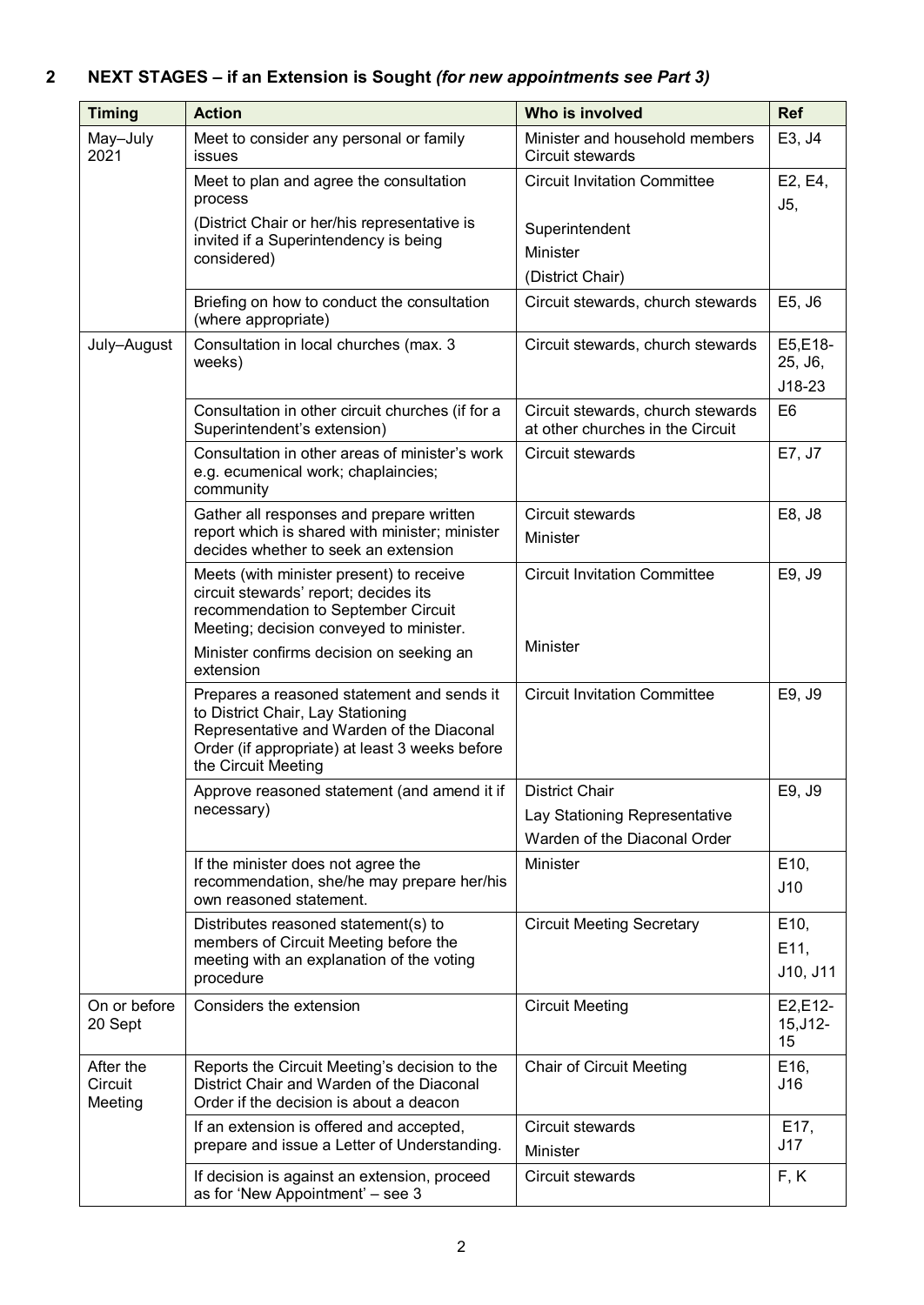## **3 NEXT STAGES – New Appointment**

| <b>Timing</b>    | <b>Action</b>                                                                                                                                                                     | Who is involved                                                                                                                                                                                                                                      | <b>Ref</b>                       |
|------------------|-----------------------------------------------------------------------------------------------------------------------------------------------------------------------------------|------------------------------------------------------------------------------------------------------------------------------------------------------------------------------------------------------------------------------------------------------|----------------------------------|
| May-Sept<br>2021 | Vacancy is notified to the District Chair and,<br>for diaconal appointments, the Warden of the<br>Diaconal Order                                                                  | Circuit stewards                                                                                                                                                                                                                                     | F <sub>1</sub><br>K <sub>1</sub> |
|                  | Consultation and decisions about the<br>appointment(s) to be filled<br>Profile forms sent to ministers and circuit<br>stewards; application forms for initial                     | <b>Circuit Invitation Committee</b><br>Circuit Leadership Team<br>Superintendent<br><b>District Chair</b><br>Warden of the Diaconal Order<br>Lay Stationing Representative<br><b>Ministers</b><br>District Chair or Lay Stationing<br>Representative | F2,<br>K2, K3<br>F3, K4          |
|                  | appointments (i.e. probationer presbyters or<br>presbyters taking up first appointments in the<br>British Methodist Church) sent to circuit<br>stewards                           |                                                                                                                                                                                                                                                      |                                  |
|                  | Prepare draft profiles and application forms<br>as above                                                                                                                          | <b>Ministers</b><br>Circuit stewards                                                                                                                                                                                                                 | F3, G,<br>K4, L                  |
|                  | Meet to discuss minister's profile                                                                                                                                                | <b>District Chair</b><br>Lay Stationing Representative<br>Minister (and family member(s))                                                                                                                                                            | $F3-5$ ,<br>K4, K5               |
|                  | Meet to discuss draft circuit profiles and<br>application forms for initial appointments                                                                                          | <b>District Chair</b><br>Lay Stationing Representative<br>Circuit stewards                                                                                                                                                                           | F4, F5,<br>K4, K5                |
| By 8 Sept        | Application forms for presbyteral probationer<br>appointments, Ministers from Other Churches<br>and Conferences (MOCC) to the District<br>Chair and Lay Stationing Representative | Circuit stewards                                                                                                                                                                                                                                     | F2, K6                           |
| By 10 Sept       | Application forms for above appointments to<br>the Conference Office                                                                                                              | District Chair or Lay Stationing<br>Representative                                                                                                                                                                                                   | F <sub>2</sub>                   |
| By 23 Sept       | Circuit profiles for ordained presbyters to be<br>with the District Chair and the Lay Stationing<br>Representative.                                                               | <b>Circuit Stewards</b>                                                                                                                                                                                                                              | F <sub>5</sub>                   |
|                  | Profiles of ordained presbyters and ordained<br>deacons to be with the District Chair and the<br>Lay Stationing Representative                                                    | <b>Ministers</b>                                                                                                                                                                                                                                     | F5, K6                           |
|                  | Profiles of ordained deacons forwarded to the<br>Warden of the Diaconal Order                                                                                                     | District Chair or Lay Stationing<br>representative                                                                                                                                                                                                   | K <sub>6</sub>                   |
| By 28 Sept       | Forward circuit profiles for presbyters and<br>deacons and profiles of ordained ministers to<br><b>Stationing Administration</b>                                                  | District Chair or Lay Stationing<br>Representative or, in the case of<br>a deacon, the Warden of the<br>Diaconal Order                                                                                                                               | F7, K6                           |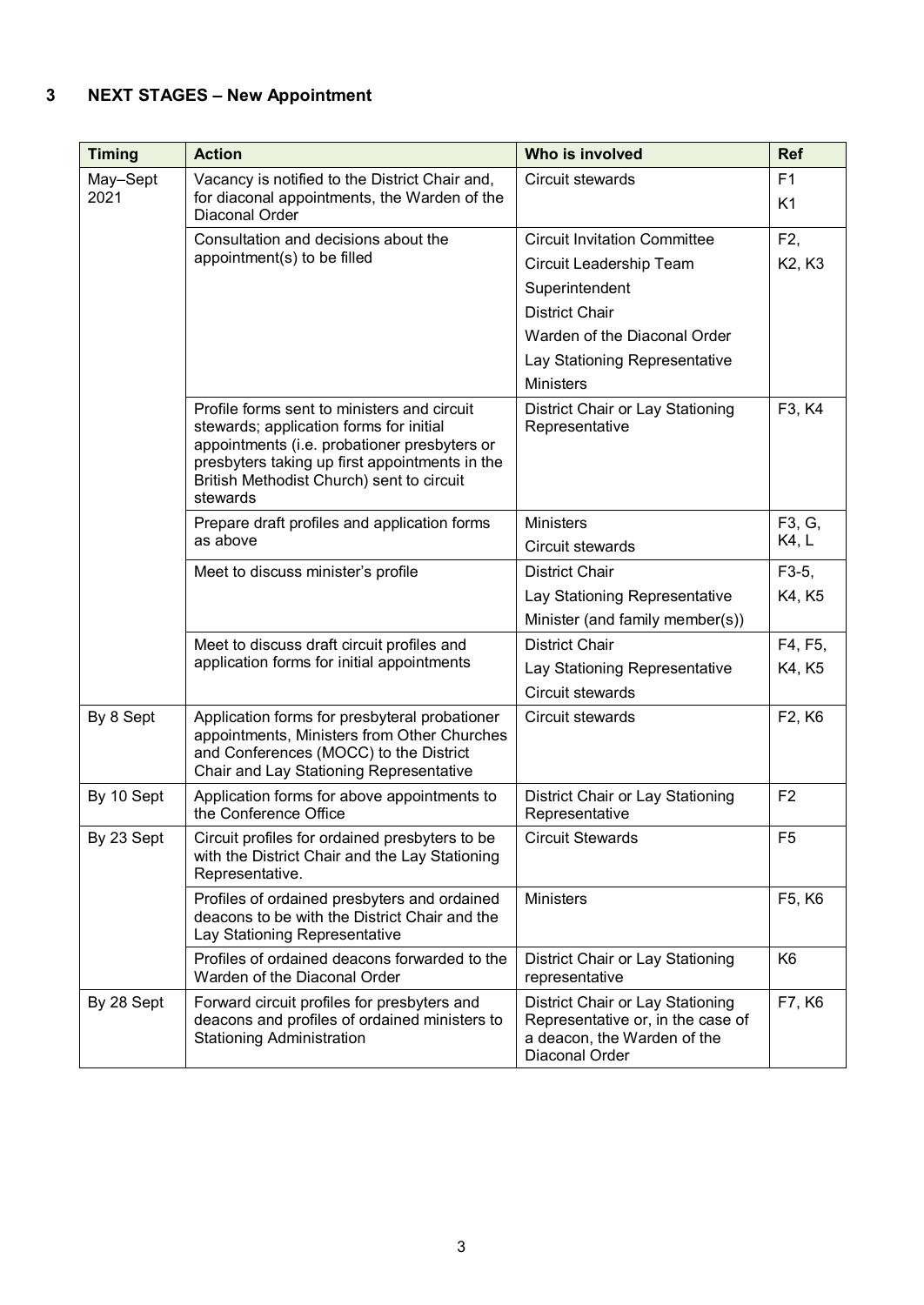## **4 FINAL STAGES – Matching of Presbyters, Direct Stationing and Visits**

| <b>Timing</b>                   | <b>Action</b>                                                                                            | Who is involved                                                                                       | <b>Ref</b>      |
|---------------------------------|----------------------------------------------------------------------------------------------------------|-------------------------------------------------------------------------------------------------------|-----------------|
| During Oct                      | Preparation to explain procedure for visits of                                                           | <b>District Chair</b>                                                                                 | I1, N1          |
|                                 | ministers                                                                                                | Lay Stationing Representative                                                                         |                 |
|                                 |                                                                                                          | Circuit stewards                                                                                      |                 |
|                                 |                                                                                                          | Other members of the CIC                                                                              |                 |
|                                 |                                                                                                          | Church stewards involved in visits                                                                    |                 |
| By 29 Sept                      | Regional Stationing Groups meet to identify<br>critical appointments and forward to Scrutiny<br>Panel    | District Chairs and District Lay<br>Representatives from the Region                                   | H <sub>2</sub>  |
| 5-6 Oct                         | <b>Connexional Scrutiny Panel meets</b>                                                                  |                                                                                                       | H <sub>2</sub>  |
| After 14 Oct                    | Circulation of circuit profiles and profiles of<br>ordained presbyters and deacons                       | <b>Stationing Administration</b>                                                                      | F7, K8          |
| Mid-late Oct                    | Discuss possible suitable matches and                                                                    | Circuit Stewards, ministers,                                                                          | F10,            |
|                                 | possibly those which should not be matched<br>for serious pastoral reasons                               | <b>District Chair</b>                                                                                 | K10             |
|                                 |                                                                                                          | Lay Stationing Representative                                                                         |                 |
|                                 |                                                                                                          | Warden of the Diaconal Order                                                                          |                 |
| Nov                             | Identifies deacons with exceptional<br>circumstances and identifies appropriate<br>appointments for them | Warden of the Diaconal Order in<br>consultation with the Diaconal<br><b>Stationing Sub- committee</b> | K12, M1         |
| Oct-Dec                         | Preparation for possible visits                                                                          | <b>Circuit Stewards</b>                                                                               | I, N            |
| $1 - 4$ Nov                     | Considers all presbyteral appointments                                                                   | <b>Stationing Matching Group 1</b>                                                                    | H               |
| 4 Nov                           | District Chair notifies presbyters and Circuit<br>whether a 'match' has been made                        | <b>District Chair</b>                                                                                 | F14,            |
|                                 |                                                                                                          | <b>Circuit Stewards and Ministers</b>                                                                 | I3,             |
| 5 Nov                           | Circuit stewards contact presbyter to arrange<br>a visit to the Circuit                                  | <b>Circuit Stewards</b>                                                                               | I4,             |
|                                 |                                                                                                          | Minister                                                                                              |                 |
| 5-15 Nov                        | Information pack sent to presbyster                                                                      | Circuit stewards                                                                                      | I6,             |
|                                 | Presbyter's visit to Circuit                                                                             | Circuit stewards and<br>presbyter/Superintendent                                                      | I               |
|                                 |                                                                                                          | Others in the Circuit, as appropriate                                                                 |                 |
| Within 2<br>days after<br>visit | Separately: prayer, reflection, consultation,                                                            | <b>Circuit Invitation Committee</b>                                                                   | F16, I15        |
|                                 | then decision on whether to accept the match                                                             | Presbyter                                                                                             |                 |
|                                 | Together: share decisions and agree<br>outcome                                                           |                                                                                                       |                 |
|                                 | Circuit stewards and presbyters report the                                                               | Circuit stewards and presbyter<br>/District Chair                                                     | F17,F18         |
|                                 | outcome (with feedback form if declined) to<br>their own District Chair                                  |                                                                                                       | I15             |
| In the next<br>few days         | Issues formal invitation to presbyter                                                                    | <b>Circuit Invitation Committee</b>                                                                   | F17             |
|                                 | If accepted, Letter of Understanding agreed<br>with presbyter                                            | Circuit stewards                                                                                      | F <sub>17</sub> |
|                                 | Reports outcomes to Stationing Administration<br>for circuit appointments in their District              | <b>District Chair</b>                                                                                 | F <sub>17</sub> |